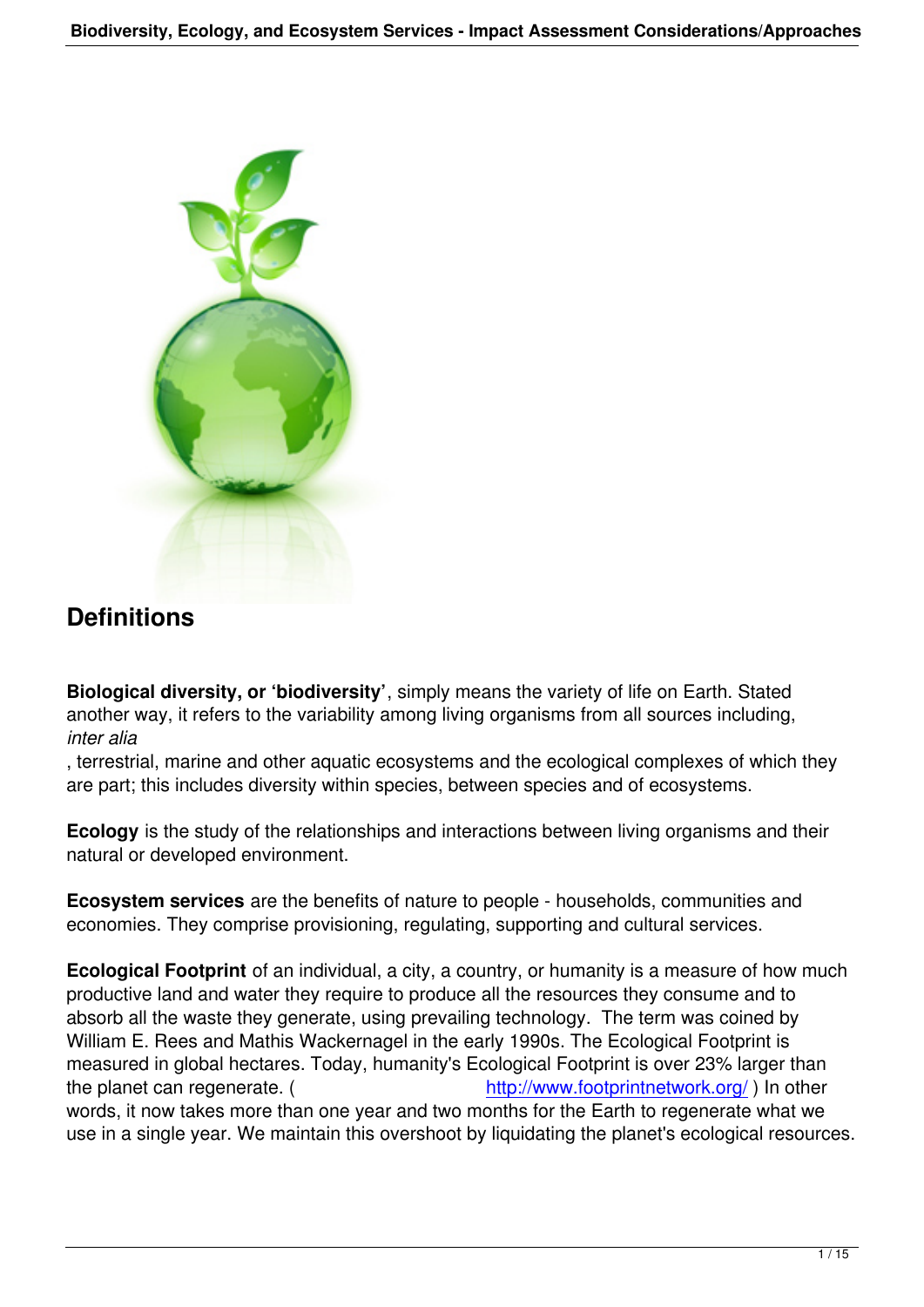## **Overview**

Human wellbeing is related to security, having the basic material for a good life, health, good social relations, and freedom of choice and action<sup>1</sup>. Ecosystem services influence many of these factors, playing a key role in providing materials for a good life, health, secure access to resources and security from disasters. Whether we are wealthy or poor, or live in urban or rural areas, we rely heavily on ecosystem services.

People may use biodiversity directly (e.g. food, materials, medicines, fuel, fibre, commercial goods) or may rely on it indirectly (e.g. water purification services, grazing for livestock, pollination services for crops, protection from floods). In addition, many people value ecosystems and their living components for their visual, spiritual, sense of place or cultural attributes.

In the face of climate change, our ability to adapt and be resilient to a changing environment relies on the persistence and ongoing evolution of living organisms. Conserving biodiversity is thus seen to give us 'adaptation insurance'.

The basis for ecosystem services is healthy ecosystems. Healthy, diverse ecosystems in turn rely on resilient and functional communities of living organisms. The loss of biological diversity destabilizes ecosystems and makes them more vulnerable to shocks and disturbances such as hurricanes and floods, which may further reduce their ability to provide for human well-being. The rural poor, who are often directly dependent on ecosystem services, are most vulnerable to the negative consequences of deteriorating ecosystems. Despite broad agreement to achieve a significant reduction in the current rate of biodiversity loss at all levels by 2010 (the so-called 2010 target'<sup>2</sup>), biodiversity is in decline at all levels and geographical scales<sup>3</sup>. Deforestation and conversion of natural habitats like mangroves, grasslands and wetlands is rife. The average abundance of species is on the decline: many forms of pollution, the spread of alien organisms, and intensified harvest, hunting and fishing is leading to this decline.

#### **Footnotes**

1 Millennium Ecosystem Assessment Synthesis Report (2005) (accessed March 2006).

 $^{\text{2}}$  The target agreed by all Parties to the Convention in the Hague in 2002 "to achieve by 2010 a significant reduction of the current rate of biodiversity loss at the global, regional and national level as a contribution to poverty alleviation and to the benefit of all life on earth." Heads of State and Government at the World Summit for Sustainable Development in Johannesburg in 2002 committed themselves to the 2010 Biodiversity Target, Support for the commitment was reiterated at the Millennium Summit in New York in 2005.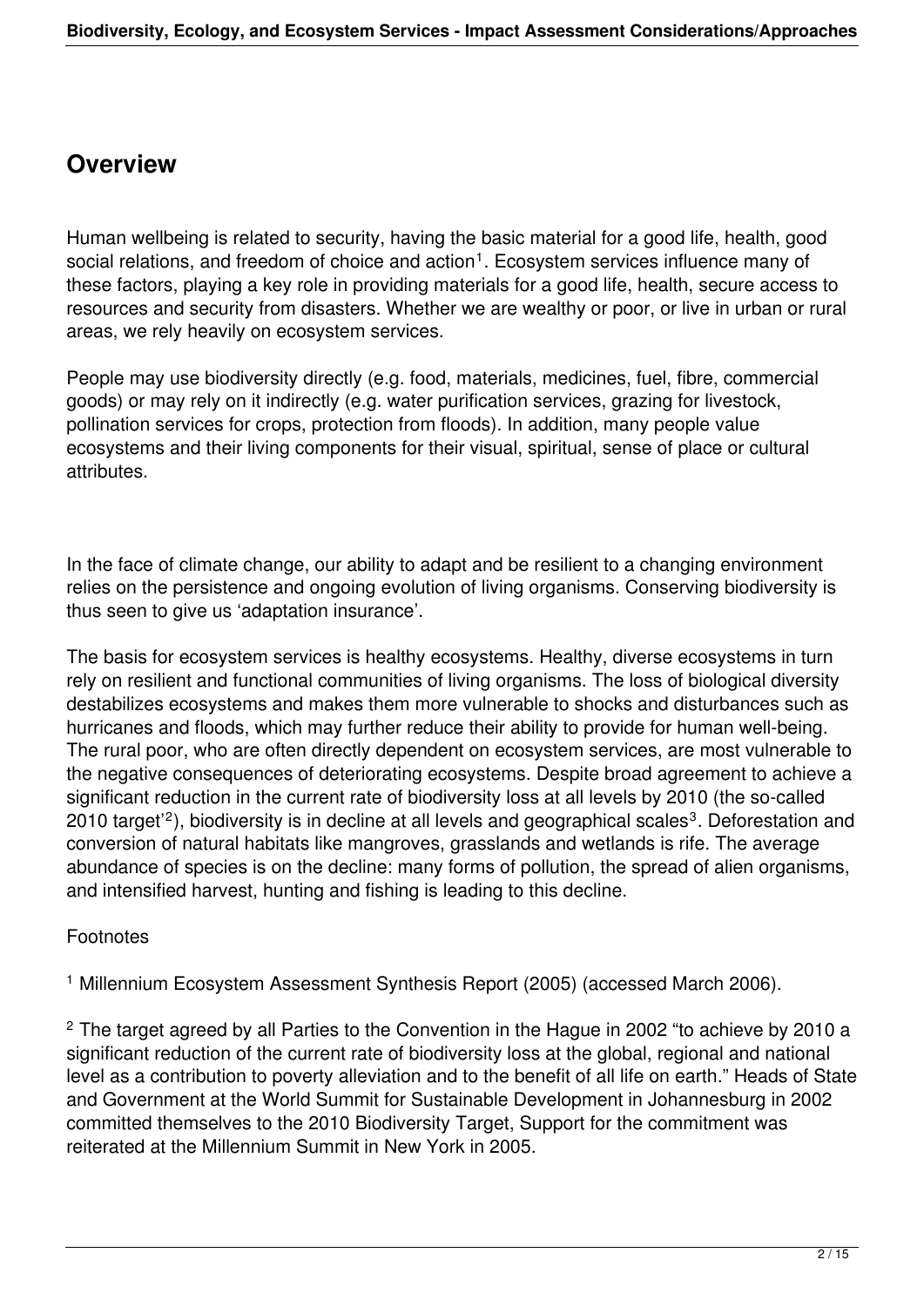<sup>3</sup> Global Biodiversity Outlook 2. Secretariat of the Convention on Biological Diversity 2006, Montreal, Canada. (Global Biodiversity Outlook 3 will be formally launched in 2010.)

T[op](http://www.cbd.int/gbo2)

# **Global biodiversity conventions**

Six international conventions focus on biodiversity issues:

1. The Convention on Biological Diversity or 'CBD' (year of entry into force: 1993)

 [Contracting parties to the CB](http://www.cbd.int/blg)D must develop national strategies, plans or programmes for the conservation and sustainable use of biological diversity or adapt for this purpose existing strategies, plans or programmes which shall reflect, *inter alia*, the measures set out in the Convention relevant to the Contracting Party concerned. Parties must integrate, as far as possible and as appropriate, the conservation and sustainable use of biological diversity into relevant sectoral or cross-sectoral plans, programmes and policies.

2. The Ramsar Convention on Wetlands of International Importance especially as Waterfowl Habitat (1971)

3. The Convention on Conservation of Migratory Species

4. The Convention on International Trade in Endangered Species of Wild Fauna and Flora, or 'CITES' (1975)

5. The International Treaty on Plant Genetic Resources for Food and Agriculture (2004) 6. The World Heritage Convention (1972)

In addition to the above, there are three conventions that have an important bearing on biodiversity, namely:

- 1. Convention to Combat Desertification (1974)
- 2. Basel Convention on transboundary impacts (1989)
- 3. UN Framework Convention on Climate Change (1992)

### Top

# **Biodiversity-inclusive impact assessment**

Typically, impact assessment considers such things as Red List species and impacts on protected areas. However, it often fails to look at the dynamics of ecosystems (the various ecological processes and functions), as well as the interdependencies between socio-economic and natural systems. Also, the distributional effects of positive and negative impacts of development on, and implications for access to, biodiversity, are seldom addressed; the most vulnerable sectors of society are often most affected by changes to ecosystem services brought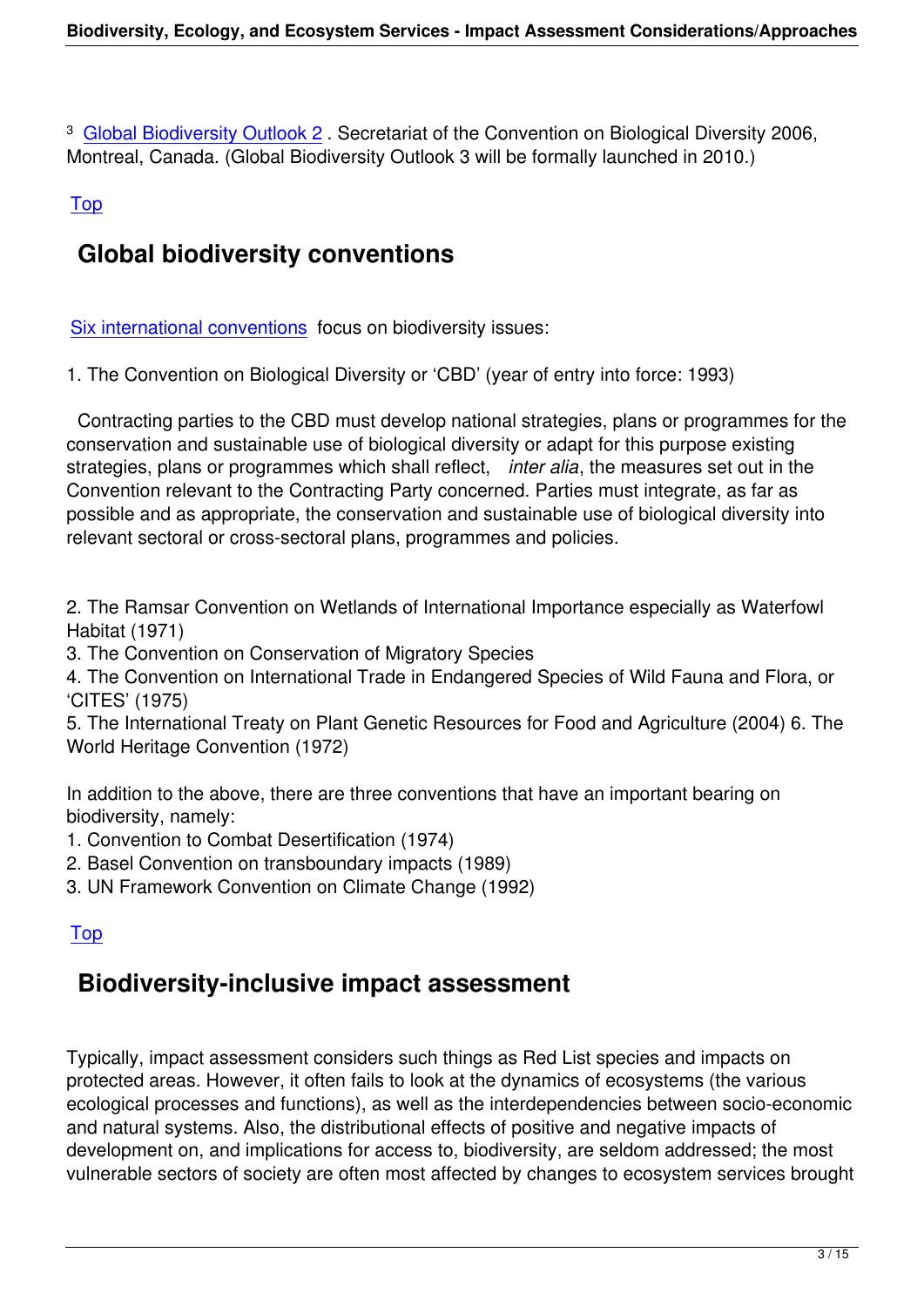about by development. Unless the full spectrum of functions provided by natural systems, as well as the objectives of biodiversity conservation are fully integrated into policy-formulation and planning, we run the risk of sanctioning development that undermines the very basis for our wellbeing. That is, biodiversity mainstreaming into development strategies and programs is essential to poverty alleviation and development.

'Biodiversity-inclusive' impact assessment describes an approach that addresses not only the intrinsic values of biological diversity, but also the range of direct (e.g. food, fuel, materials) and indirect (e.g. water delivery, soil conservation) use values, as well as non-use values (e.g. cultural significance) associated with species, communities, ecosystems and natural landscapes. In addition, it embraces the **conservation**, **sustainable use** and fair **sharing** of biological resources.

Two guidance documents have been seminal in promoting biodiversity-inclusive impact assessment: *Voluntary Guidance on Biodiversity-inclusive Impact Assessment* , covering both project-level EIA and Strategic Environmental Assessment at programme, plan and policy levels (endorsed by the Convention on Biological Diversity in 2006), as well as the IAIA's guidin[g principles on Biodiversity in Impact Assessment](http://www.cbd.int/doc/publications/imp-bio-eia-and-sea.pdf) (2005).

[A number of key principles underpin biodiversity-inclusive impa](http://www.iaia.org/publicdocuments/special-publications/SP3.pdf)ct assessment:

 - **The precautionary principle** is stated as follows: 'Where there are threats of serious or irreversible damage, lack of full scientific certainty shall not be used as a reason for postponing cost-effective measures to prevent environmental degradation' (Rio Declaration, 1992, Principle 15). The Preamble to the Convention on Biological Diversity expresses this principle as 'Where there is a threat of significant reduction or loss of biological diversity, lack of full scientific certainty should not be used as a reason for postponing measures to avoid or minimize such a threat'. In general, these measures should be proportionate to the anticipated risks to biodiversity. Since our understanding of the 'tipping points' of ecosystems and their complex, non-linear dynamics is limited, and given that many impacts on biodiversity may be irreversible or result in irreplaceable loss, use of precaution is crucial.

A range of initiatives<sup>1</sup> are underway to provide guidance on applying the precautionary principle in different sectors or contexts. Guidelines for applying the Precautionary Principle to biodiversity conservation have been developed by The Precautionary Principle Project.

 - **[The mitigation hierarchy](http://www.pprinciple.net/PP%20Guidelines_english.pdf)** focuses on the principle that prevention is better than cure. The first and most important step of the hierarchy as applied to development planning is thus to avoid negative impacts on biodiversity through iterative consideration of location, siting, design, phasing and other options. The next step is to minimize these negative impacts, again through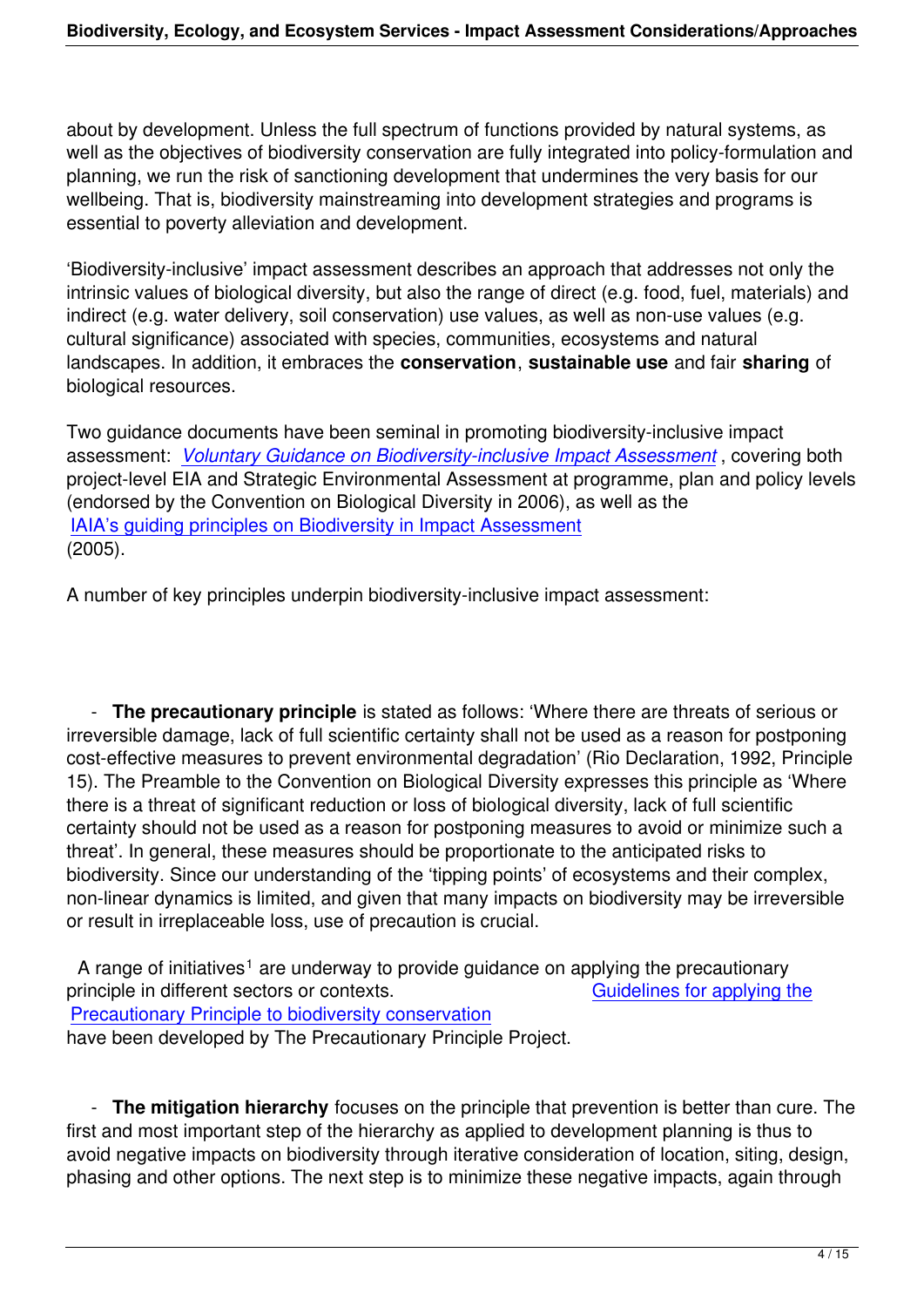adjusting the proposal. Once impacts have been either avoided or minimzed, opportunities to restore or rectify negatively affected areas should be sought (e.g. after construction). Finally, where residual negative impacts remain despite efforts to avoid, minimize and restore or rectify, compensation or offsets should be provided to strive either for 'no net loss' or a net gain of biodiversity.

 - **The ecosystem approach advocated by the Convention on Biodiversity** emphasizes that human beings are an integral part of wider ecosystems. Impact assessment must, therefore, look at people as one component of 'the bigger picture', within a complex and dyna[mic system. This approach recognizes, amongst others, that the objectives of](http://www.cbd.int/ecosystem/sourcebook) management of land, water and living resources are a matter of societal choice. Impact assessment and management must consider the effects of activities beyond the particular development site (i.e. on adjacent and other ecosystems). The conservation of ecosystem structure and functioning should be a priority target, in order to maintain ecosystem services. Ecosystems must be managed within the limits of their functioning, and objectives for ecosystem management should be set for the long term. All forms of information should be taken into account, both scientific and local, indigenous knowledge, in arriving at an optimum outcome. A framework for adaptive management of affected ecosystems and biodiversity should be provided, recognizing that change is inevitable over time.

#### Footnotes:

1 e.g. Cooney, R. & Dickson, B. (ed.) (2006). Biodiversity and Precautionary Principle: Risk and Uncertainty in Conservation and Sustainable Use. Earthscan Publication Ltd.

#### Top

### **Climate change implications for biodiversity and ecosystem [ser](#PageTop)vices**

The changes in rainfall, runoff, temperature, sea level – amongst others – associated with climate change will affect the distribution and range of ecosystems and species respectively. These changes will also affect the viability, persistence and resilience of ecosystems on land and in water. Changes in ecosystems will in turn affect the delivery of ecosystem services, thereby affecting human wellbeing and resilience.

Climate change can be **mitigated** through reducing greenhouse gas emissions. In addition, measures to **adapt** to climate change must be set in place.

Tropical deforestation is a major cause of biodiversity loss. It also releases carbon dioxide, a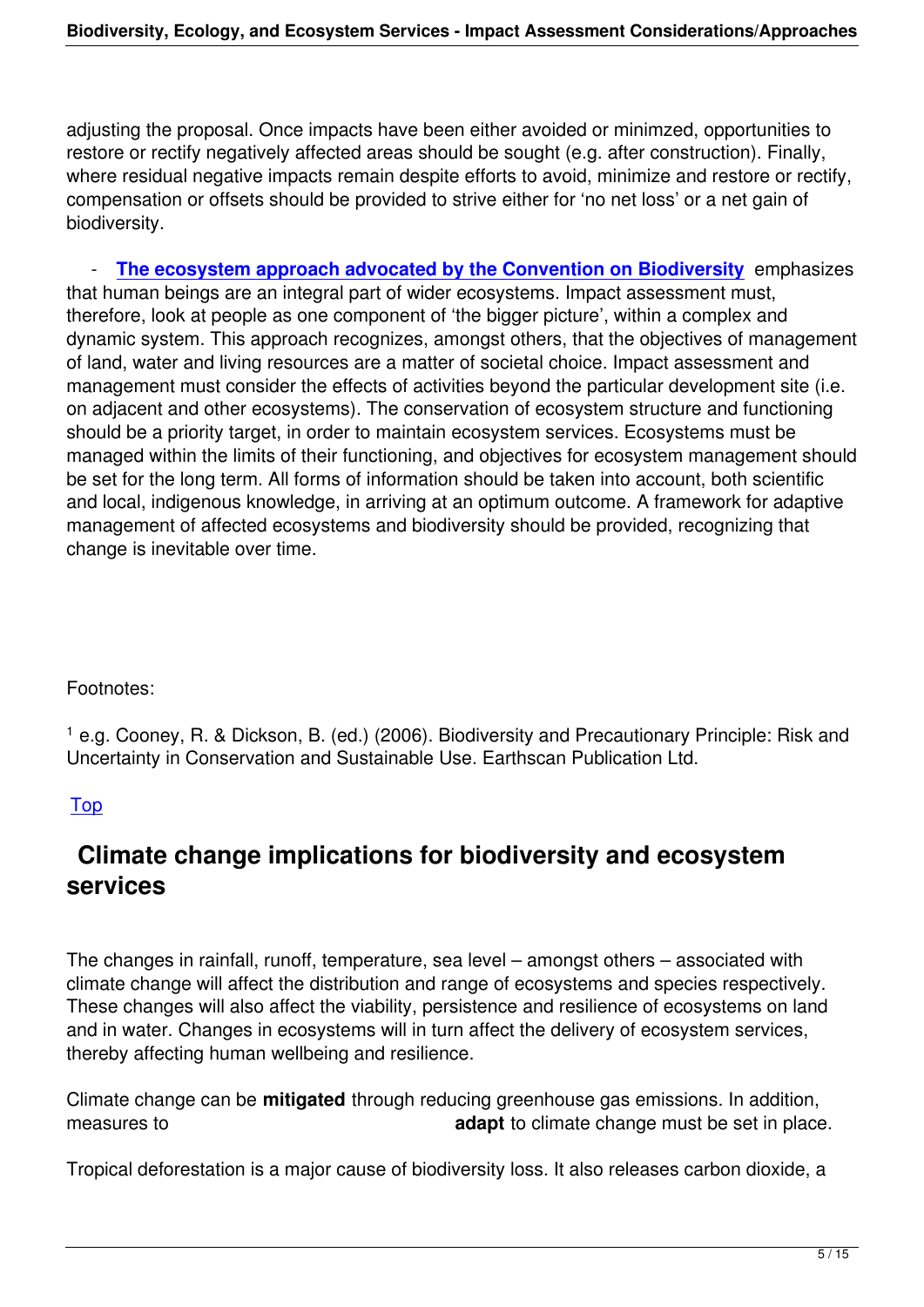major cause of climate change. For these reasons, reducing and/or preventing deforestation is an important option to mitigate climate change. Reducing Emissions from Deforestation and Forest Degradation, or 'REDD' , provides an incentive mechanism to this end.

Planning and maximizing opportunities for adaptation to climate change mean addressing the anticipated effects at p[olicy and](http://www.cbd.int/forest/redd) landscape planning levels, as well as at project level. Restoring degraded ecosystems to improve ecosystem services delivery, and safeguarding links across climatic gradients to enable shifts in ranges of species, are important components of adaptation.

Useful references with regard to biodiversity, ecosystem services and climate change include:

- http://www.cbd.int/climate ; http://www.unep-wcmc.org/climate

 - Kapos V., Ravilious C., Campbell A., Dickson B., Gibbs H.K., Hansen M.C., Lysenko I., Miles L., Price J., Scharlemann J.P.W., Trumper K.C. (2008) Carbon and biodiversity: a demo[nstration atlas.UNEP-WCM](http://www.cbd.int/climate)[C, Cambridge, UK. http://www](http://www.unep-wcmc.org/climate).cbd.int/doc/gbo/gbo2/cbd -gbo2-en.pdf

 - The Natural Fix? The role of ecosystems in climate mitigation (2009) http://www.grida.no/ \_res/site/file/publications/natural-fix/BioseqRRA\_scr.pdf

#### Top

# **Biodiversity planning**

To conserve biodiversity, it is necessary to safeguard viable and representative examples of the full range of life on earth. It is essential to ensure the persistence of these examples by maintaining ecological and evolutionary processes in the wider landscape. **Systematic conservation planning**

(SCP) sets out to achieve this end through a systematic and scientifically defensible method of selecting and prioritizing areas to achieve explicit conservation goals. SCP may be integrated into a wider spatial planning exercise, involving stakeholder engagement to focus on key biodiversity and ecosystem services issues. Given the need to address the conservation of biodiversity, ecosystems and their valued services at landscape scale, particularly in the face of climate change, SCP provides a useful tool to prioritize areas in the landscape.

A number of different software tools have been developed to support SCP: Marxan, Marzone, Zonation and C-Plan are some such tools.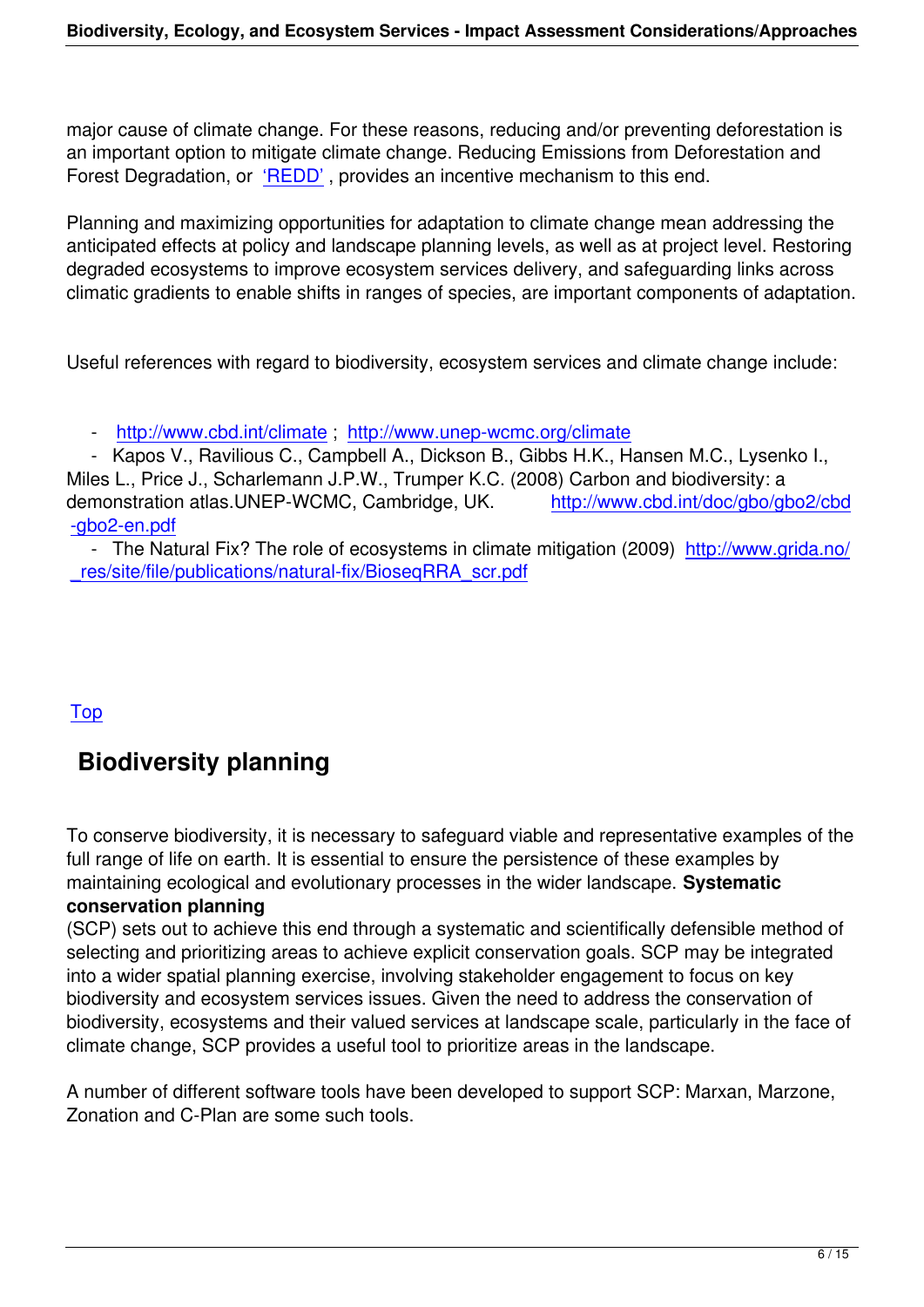### **Biodiversity impacts in relation to trade in agricultural produce**

Agricultural is the most important economic activity in many of the world's poorest and most vulnerable countries. Whilst global trade in agricultural produce presents employment opportunities and other social benefits, it also potentially presents significant threats to biodiversity. In recognition of these implications, the CBD Conference of Parties called for the impact of trade liberalization on agricultural biodiversity to be studied in cooperation with international organizations, including UNEP. UNEP's Economics and Trade Branch is near to completing its 'Trade and Biodiversity Initiative' and preparing accompanying guidance manuals.

The effective tr[eatment of biodiversity in the imp](http://www.unep.ch/etb/areas/biodivAgriSector.php)act assessment of trade policies and agreements can help to ensure that the potential benefits of international trade are accompanied by effective conservation and sustainable use of biodiversity.

## **Emerging tools and practice**

 1. **Valuing ecosystem services**: A number of tools have been, or are being, developed to assist in the valuation of biodiversity and ecosystem services. These tools include the following:

 - *ARIES (Artificial Intelligence for Ecosystem Services)*, is under development by a consortium of groups - the University of Vermont's Gund Institute for Ecological Economics, Conservation International and Earth Economics as well as with collaboration from experts at Wage[ningen](http://esd.uvm.edu/uploads/media/ARIES.pdf) University. The computer model and decision-support system aims to assist decision-makers and researchers by estimating and forecasting ecosystem services provision and their correspondent range of economic values in a specific area.

 - *InVEST (Integrated Valuation of Ecosystem Services and Tradeoffs)* is being developed by The Natural Capital Project—a joint venture among Stanford University's Woods Institute for the Environment, The Nature Conservancy, and World Wildlife Fund. The tool is a decisi[on-maki](http://www.naturalcapitalproject.org/InVEST.html)ng aid to assess how distinct scenarios might lead to different ecosystem service and human well-being related outcomes in particular geographic areas.

 - *MIMES (Multiscale Integrated Models of Ecosystem Services)* is a multi-scale, integrated suite of models developed by the Gund Institute for Ecological Economics (University of Vermont) that enables understanding of the contributions of ecosystem services by quantifying the ef[fects of](http://www.uvm.edu/giee/mimes/) varying environmental conditions derived from land use change. The Models evaluate land use changes and subsequent effects on ecosystem services on global, regional and local levels.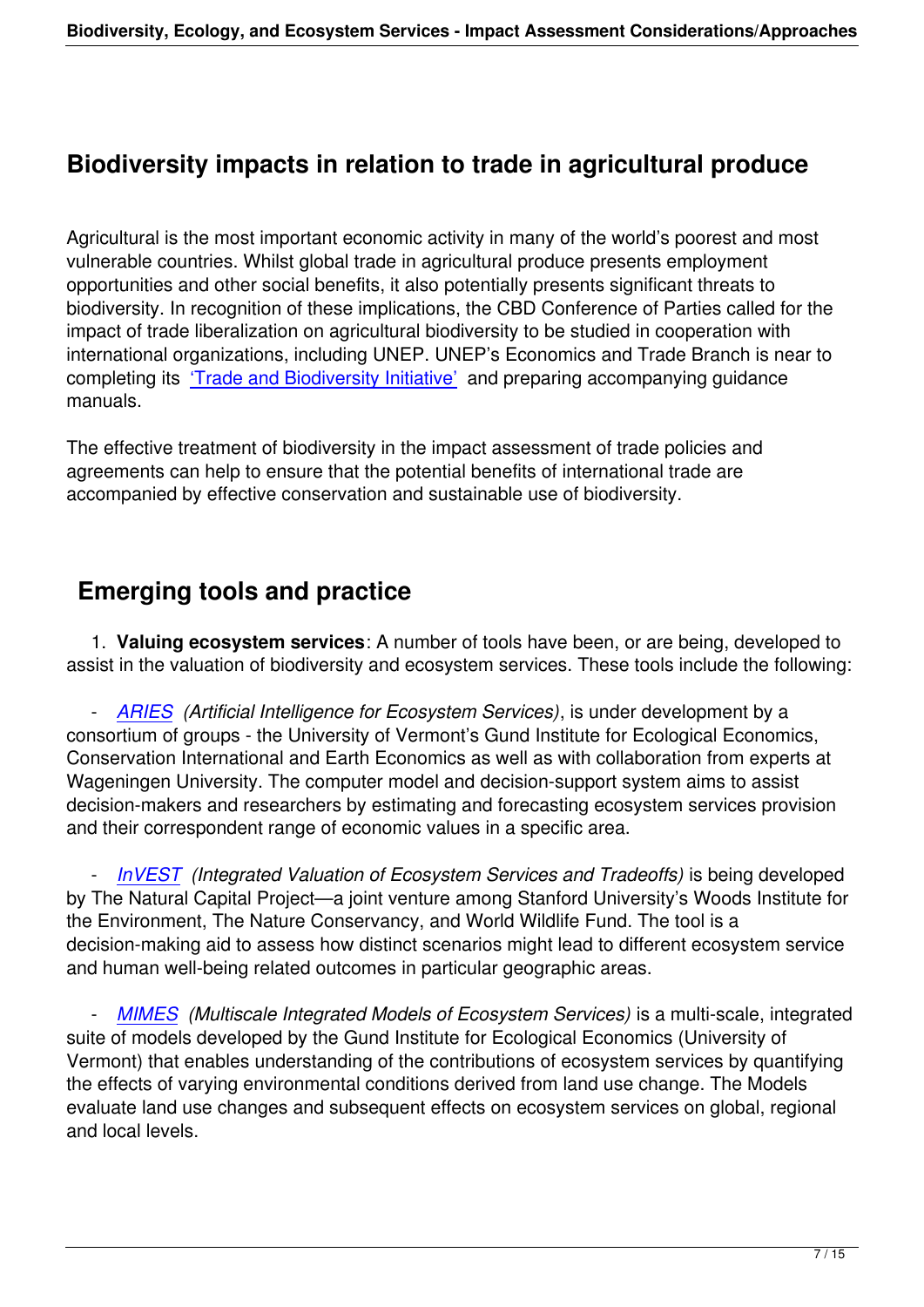- **Ecological Footprint**: Global Footprint Network's core research calculates both the Ecological Footprint, the demand on nature, and biocapacity, the capacity to meet this demand, of more than 200 countries. The results, updated annually, as well as the calculations are shown in the National Footprint Accounts. The 2008 National Footprint Accounts use over 5,400 data points for each country, each year, derived from internationally recognized sources (see data sources, below) to determine the area required to produce the biological resources a country uses and to absorb its wastes, and to compare this with the area availableThe actual implementation of the National Footprint Accounts through database-supported templates is described in the Guidebook to the National Footprint Accounts 2008.

 - *The Ecological Footprint Atlas summarizes the ecological footprint and biocapacity* results from the 2008 Edition of the National Footprint Accounts, which are produced by Global Footprint Network on behalf of its partners and others in the world community who wish to use these results. The Atlas can be accessed at http://www.footprintnetwork.org/atlas

 - *[Potential of the Ecological Footp](http://www.footprintnetwork.org/atlas)rint for monitoring environmental impact from natural resource use* , is available at http://ec.europa.eu/environment/natres/studies.htm

 - **Biodiversity offsets**: Work [on biodiversity offsets is being spearheaded by the B](http://ec.europa.eu/environment/natres/studies.htm)usiness and Biodiversity Offsets Program (BBOP). An overview on BBOP, interim guidance on biodiversity offsets (Offset Design, Cost-Benefit and Implementation Handbooks), resource documents on biodiversity offsets, impact assessment and participation, and case studies of BBOP pilot projects and other experiences. 2009.

trends.org/biodiversityoffsetprogram/guidelines/index.php

.

 - **Biodiversity banking or mitigation banking**: Creating payment sche[mes for biodiversity](http://www.forest-trends.org/biodiversityoffsetprogram/guidelines/index.php) [through mechanisms that give nature a value and force the](http://www.forest-trends.org/biodiversityoffsetprogram/guidelines/index.php) economy to look into its blind spots may help to conserve biodiversity. Both the USA's Wetland Mitigation and Conservation Banking Schemes, as well as approaches introduced in Australia (e.g. BushBroker and BushTender) work on a system of habitat credits. A useful reference is *Conservation and Biodiversity Banking: A Guide to Setting Up and Running Biodiversity Credit Trading Systems*

, edited by N Carroll, J Fox and R Bayon, and published by Earthscan in 2007.

#### - **Socio-ecological systems thinking and socio-ecological resilience**: The Resilience <mark>Alliance</mark> is a set of the set of the set of the set of the set of the set of the set of the set of the set of th

multidisciplinary research group that explores the dynamics of complex social-ecological systems.

 - **[Su](http://www.resalliance.org/)stainability Assessment** strives to bridge gaps between social and ecological thinking, introducing criteria that 'talk to' the need to build and maintain socio-ecological system integrity. An example of this approach can be found in R.B. Gibson, S Hassan, S Holtz, J Tansey and G Whitelaw's book *Sustainability Assessment:*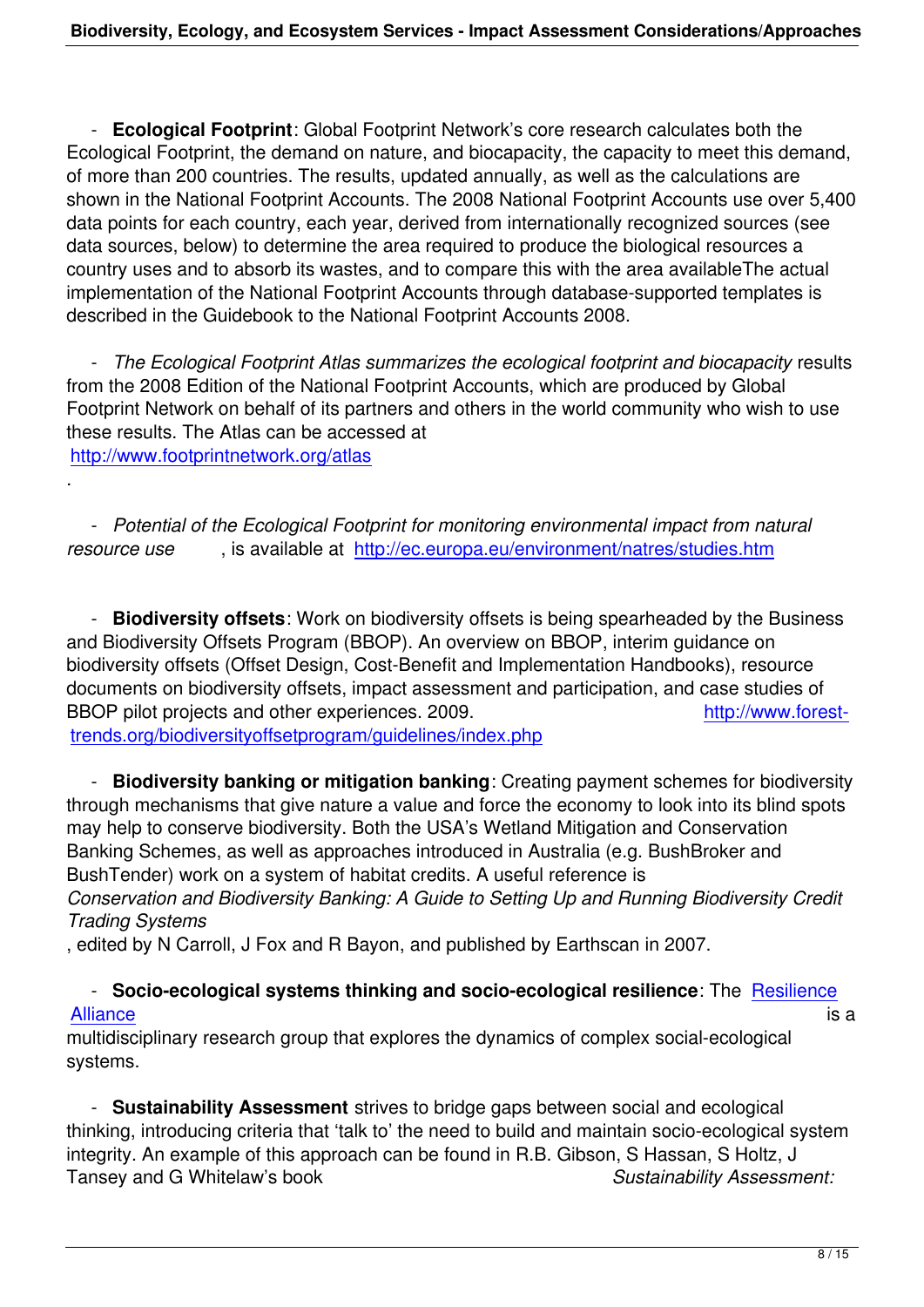#### - **Making the business case for considering biodiversity; promoting a Green**

**Economy** : UNEP has started a 'Green Economy Initiative' with the objective of making a credible economic and development case for conserving, sustainably using, and investing in biodiversity and ecosystems with equitable sharing of benefits. This initiative is supported by the Convention on Biological Diversity. Th[e aim of the Economics of](http://www.unep.org/greeneconomy) Ecosystems and Biodiversity (TEEB) study, one of the Initiative's projects, is to provide policy makers with the tools they need to incorporate the true value of ecosystem services into their decisions.

 - **Payment for ecosystem services**: The Katoomba Group is driving the research agenda on payment for ecosystem services world-wide. http://www.ecosystemmarketplace.com

**Wetland mitigation banking**: the Unite[d States Environm](http://www.katoombagroup.org/)ental Protection Agency, 2008.

Top

# **Good practice guidance and tools**

Voluntary Guidelines on Biodiversity-inclusive Impact Assessment (2006), endorsed by the CBD Conference of Parties, COP 8, 2006.

[Integrated Biodiversity Assessment Tool \(IBAT\) for business \(toge](http://www.cbd.int/doc/publications/cbd-ts-26-en.pdf)ther with Conservation International, BirdLife International, and IUCN as observer. This tool is an internet-based tool to facilitate corporate sector access to critical data on KBAs.

[Corporate Ecosystem Services Review \(ESR\)](http://www.birdlife.org/) : Guidelines for Identifying Business Risks and Opportunities Arising from Ecosystem Change (World Business Council for Sustainable Development together with the Meridian Institute and the World Resources Institute) (2008).

*[Best Practice Guidance for Biodiversity-inclusiv](http://www.wbcsd.org/web/esr.htm)e Impact Assessment: A Manual for Practitioners and Reviewers in South Asia* (2007). International Association for Impact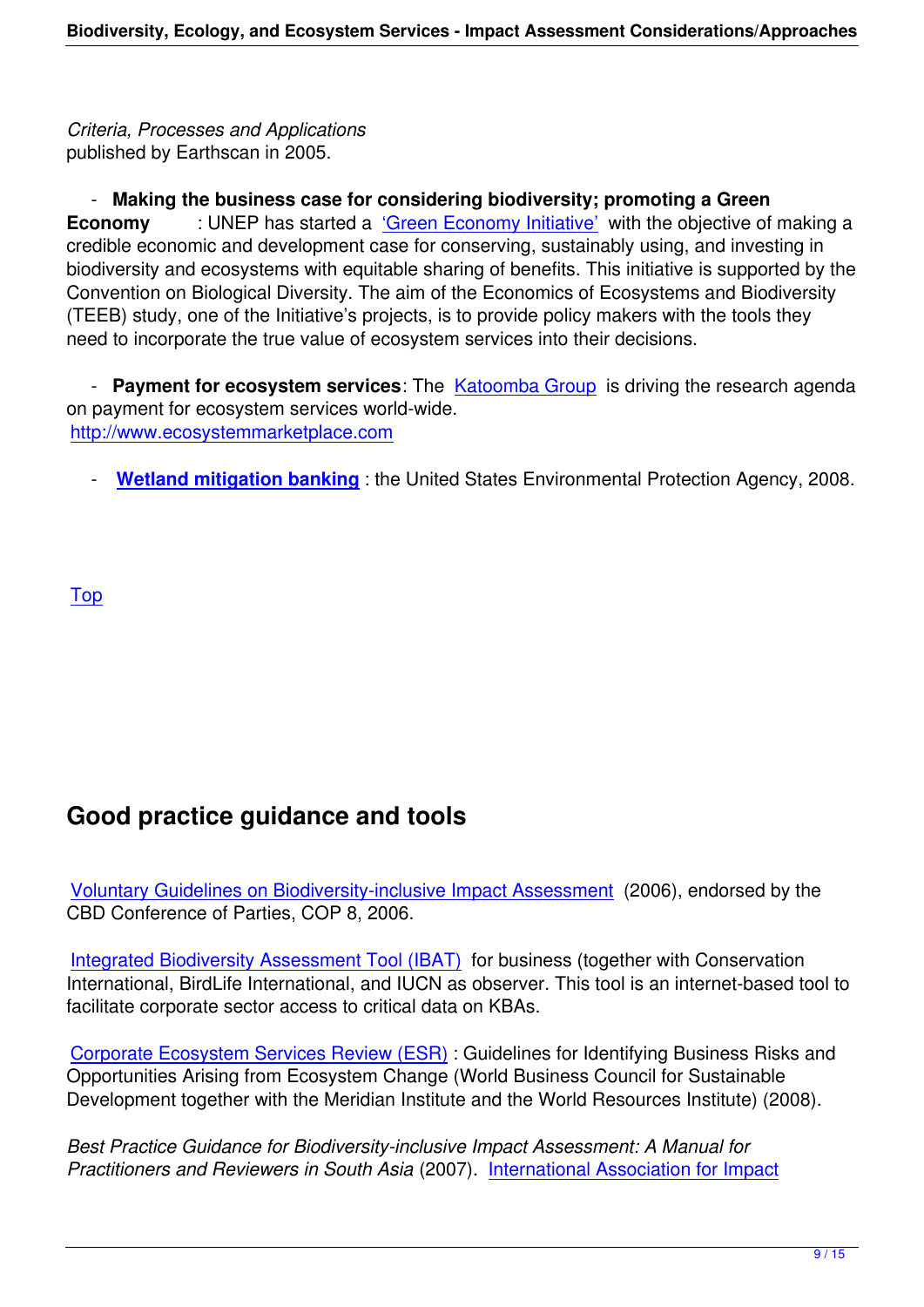Assessment . Capacity Building in Biodiversity and Impact Assessment (CBBIA) program. Contact info@iaia.org [to order.](http://www.iaia.org/) 

*[Guidance Doc](mailto:info@iaia.org)ument on Biodiversity, Impact Assessment and Decision-making in Southern Africa* (2009). International Association for Impact Assessment . Capacity Building in Biodiversity and Impact Assessment (CBBIA) program. Contact info@iaia.org to order.

[The Global R](mailto:info@iaia.org)eporting Initiative (GRI) : Guidelines on corporate sustainability reporting, and associated indicators, including biodiversity indicators. (co-founded by UNEP's Division of Technology, Industry and Economics).

[Good Practice Guidance for Mining a](http://www.globalreporting.org/)nd Biodiversity (2006).

Integrating Biodiversity Conservation into Oil & amp: Gas Development (2007). The Energy and [Biodiversity Initiative, USA.](http://www.goodpracticemining.org/) 

[Good Practice in the Prevention and Mitigation of Primary and Seconda](http://www.theebi.org/pdfs/ebi_report.pdf)ry Biodiversity Impacts (2007). The Energy and Biodiversity Initiative, USA.

[Biodiversity Indicators for Monitoring Impacts and Conservation Actions \(2007\). The Energy](http://www.theebi.org/pdfs/practice.pdf) and Biodiversity Initiative, USA.

[Integrating Biodiversity Conservation into Oil and Gas Development \(200](http://www.theebi.org/pdfs/indicators.pdf)3a). The Energy and Biodiversity Initiative (EBI), BP, Chevron Texaco, Conservation International, Fauna and Flora International, IUCN, The Nature Conservancy, Shell, Smithsonian Institution, Statoil.

Opportunities for Benefiting Biodiversity Conservation (2003b). The Energy and Biodiversity Initiative (EBI), BP, Chevron Texaco, Conservation International, Fauna and Flora International, IUCN, The Nature Conservancy, Shell, Smithsonian Institution, Statoil.

[Integrating Biodiversity into Environmental Manageme](http://www.theebi.org/pdfs/opportunities.pdf)nt Systems (2004). The Energy and Biodiversity Initiative. UK: Conservation International.

[A Guide to Developing Biodiversity Action Plans for the Oil and Ga](http://www.theebi.org/pdfs/ems.pdf)s Industry (2005).

Key Biodiversity Questions in the Oil and Gas Lifecycle . (2006). IPIECA. An Ecosystem [Approach to Oil and Gas Industry Biodiversity Conservation](http://www.ipieca.org/activities/biodiversity/bio_publications.php#2) . (2007) IPIECA.

[Biodiversity and the Petroleum Industry: A Guide to the Biod](http://www.ipieca.org/activities/biodiversity/bio_publications.php#5)iversity Negot[iations \(2000\).](http://www.ipieca.org/activities/biodiversity/bio_publications.php#5) IPIECA.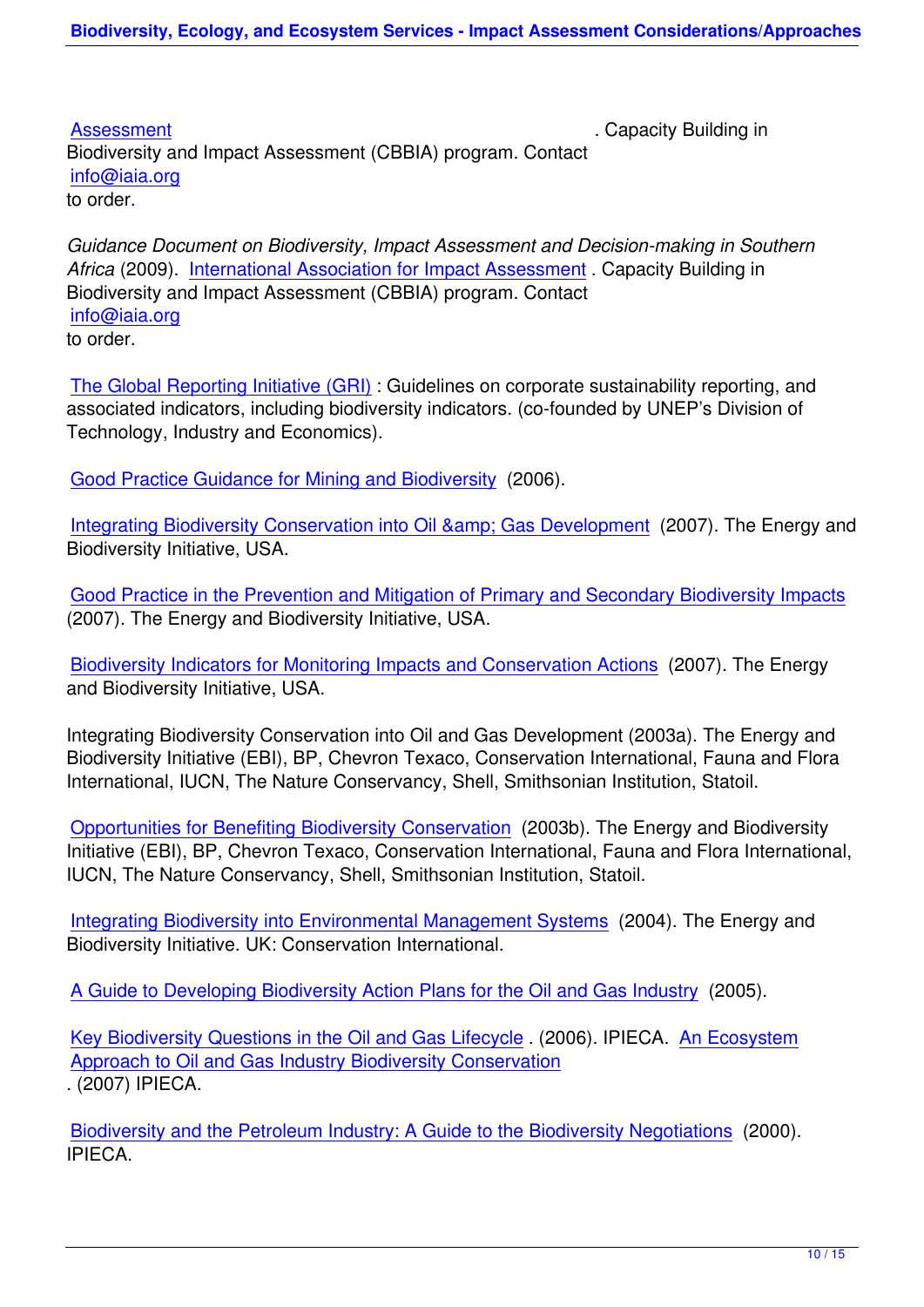The Oil and Gas Industry: Operating in Sensitive Environments (2003). IPIECA.

Environmental, social, health, risk and impact management process ('E-SHRIMP'). Available on [CD-ROM from OGP](http://www.ipieca.org/library) .

Byron, H. (2000). *Biodiversity Impact – Biodiversity and Environmental Impact Assessment: A Good Practice [Guide](http://www.ogp.org.uk/) for Road Schemes* . The RSPB, WWF-UK, English Nature and the Wildlife Trusts, Sandy, Beds.

Rajvanshi, A., Mathur, V. B., Teleki, Geza C. & Mukherjee, S.K. (2000). *Road, Sensitive Habitats and Wildlife: Environmental Guidelines for India and South Asia* ]. Wildlife Institute of India, Dehradun and Canadian Environmental Collaborative Ltd, Toronto, 2001, 215 pp.

http://www.wii.gov.in/index.php?option=com\_content&view=article&id=87&Itemi d=377

[White, P. A. & Ernst, M. \(2007\). Second Nature: Improving Transportation without Putting](http://www.wii.gov.in/index.php?option=com_content&view=article&id=87&Itemid=377) [Nature](http://www.wii.gov.in/index.php?option=com_content&view=article&id=87&Itemid=377) Second. http://www.transact.org/report.asp

English Nature, Quarry Products Association and Silica & Moulding Sands Association (1999). Biodiversity and [Minerals – Extracting the Benefits f](http://www.transact.org/report.asp)or Wildlife. Entec UK Ltd., U.K. http://www.quarrying.info/natureconservation/pdf/biod.pdf

Sweeting, Amy R. & Clark, Andrea P. (2000). Lightening the Lode – A Guide to Responsible Large-Scale Mining. CI Policy Papers, Conservation International, Washington, DC. http://www.conservation.org/ImageCache/CIWEB/content/publications/policy\_5fpapers/papers/li ghteningthelode\_2epdf/v1/lighteningthelode.pdf

Koziell, I. & Omosa, E. (2003). Room to Manoeuvre? Mining, Biodiversity and Protected Areas. IIED and World Business Council for Sustainable Development (WBCSD), London, UK. http:// www.iied.org/mmsd/mmsd\_pdfs/manoeuvre.pdf

Dudley, N. & Sue, S. (2002). To Dig or Not to Dig: Criteria for Determining the Suitability [or](http://www.iied.org/mmsd/mmsd_pdfs/manoeuvre.pdf) [Acceptability of Mineral Exploration, Extraction a](http://www.iied.org/mmsd/mmsd_pdfs/manoeuvre.pdf)nd Transport from Ecological and Social Perspectives. A Discussion Paper for WWF. http://www.wwf.org.uk/filelibrary/pdf/to\_dig\_or\_not \_to\_dig1.pdf

Good Practice Guidance for Mining and Biodi[versity. International Council for Mining and](http://www.wwf.org.uk/filelibrary/pdf/to_dig_or_not_to_dig1.pdf) [Metals. Lond](http://www.wwf.org.uk/filelibrary/pdf/to_dig_or_not_to_dig1.pdf)on (2005). International Council on Mining and Metals (ICMM). http://www.icmm.com/uploads/1295GPG.pdf

Integrating Mining and Biodiversity Conservation: Case Studies from Around the World (2004). IUCN & ICMM. http://www.icmm.com/library\_pub\_detail.php?rcd=173

Good Practice Guidance for Mining and Biodiversity (2006). London, UK: International Council on Mining and [Metals \(ICMM\). http://www.icmm.com](http://www.icmm.com/library_pub_detail.php?rcd=173) , info@icmm.com .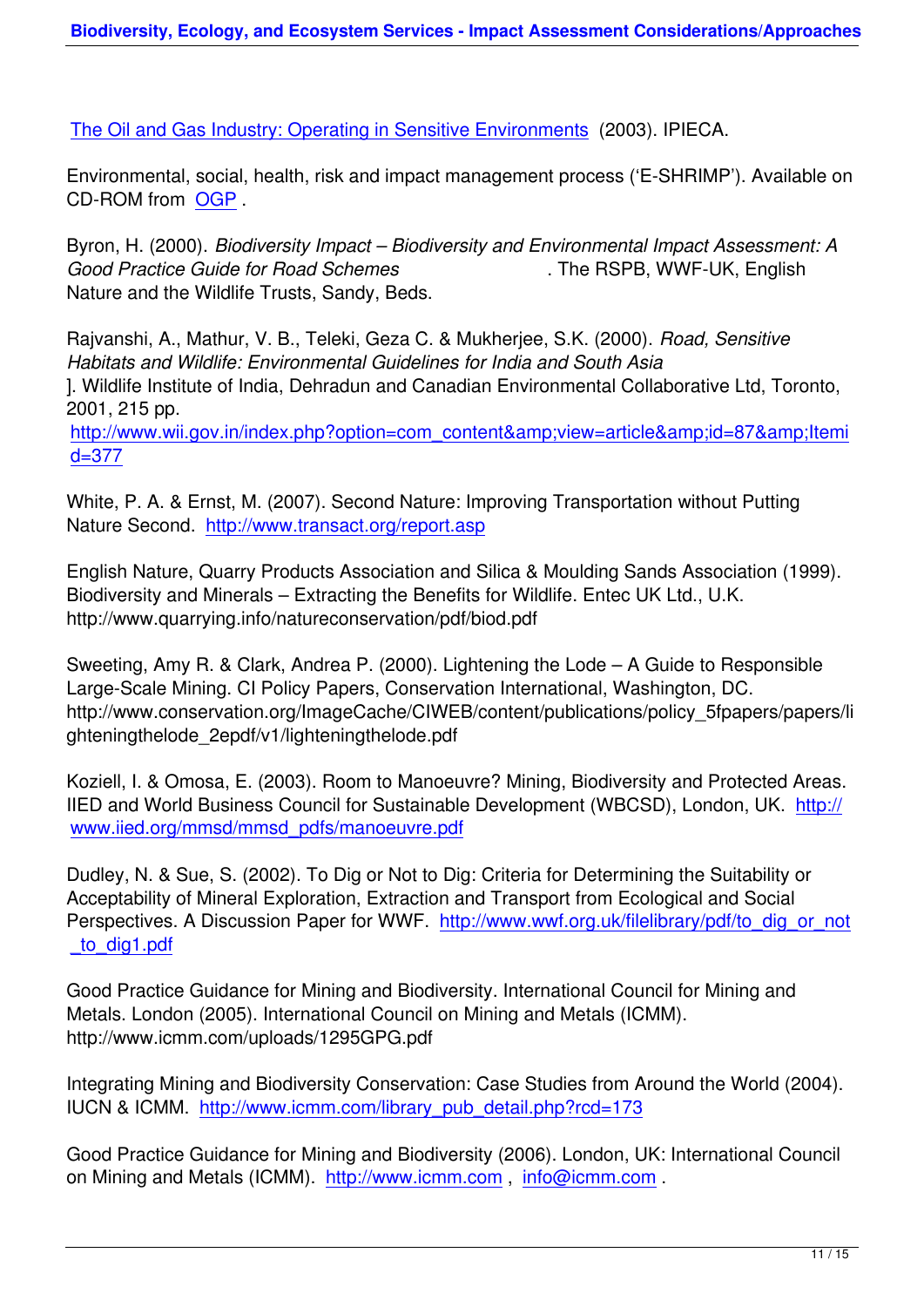Anon., (2002b). Business and Biodiversity: A Handbook for Corporate Action. Earthwatch Europe, IUCN – The World Conservation Union and the World Business Council for Sustainable Development. ISBN 2-940240-28-0

Anon., (2006d). CI Policy Paper - Mainstreaming Biodiversity Conservation into Oil and Gas Development. Prepared for *Biodiversity Opportunities in Latin American and the Caribbean: The Role of the IDB* . Conservation International Publication. http://www .celb.org/ImageCache

/CELB/content/downloads/idb\_5fpaper\_5foilgasdevelopment\_2epdf/v1/idb\_5fpaper\_5foilgasde velopment.pdf

[Barbier, E.B. & Acreman M., et al. \(1997\). Economic Valuation of Wetlands: A Guide for Policy](http://www.celb.org/ImageCache%20/CELB/content/downloads/idb_5fpaper_5foilgasdevelopment_2epdf/v1/idb_5fpaper_5foilgasdevelopment.pdf) [Makers and Pla](http://www.celb.org/ImageCache%20/CELB/content/downloads/idb_5fpaper_5foilgasdevelopment_2epdf/v1/idb_5fpaper_5foilgasdevelopment.pdf)nners. Gland, Switzerland: Ramsar Convention Bureau.

Bizer, J. R. (2000). International Mechanisms for Avoiding, Mitigating and Compensating the Impacts of Large Dams on Aquatic and Related Ecosystems and Species. Submission ENV249 to World Commission on Dams. New York, USA: UNEP. http://www.dams.org

DEC, NSW (2006). BioBanking: An Investigation of Market-based Instruments to Secure Long-term Biodiversity Objectives. Background paper. D[epartment of Environm](http://www.dams.org/)ent and Conservation NSW. http://www.environment.nsw.gov.au/resources/biobanking/biobankback06 09.pdf

A Guide to Biodiversi[ty for the Private Sector \(2004\). International Finance Corporation \(IFC\) –](http://www.environment.nsw.gov.au/resources/biobanking/biobankback0609.pdf) [World B](http://www.environment.nsw.gov.au/resources/biobanking/biobankback0609.pdf)ank Group. http://www.ifc.org/BiodiversityGuide

Pearce, D. & Moran, D. (1994). The Economic Value of Biodiversity. London, UK: Earthscan Publications Ltd.

Rio Tinto (2004). Sustaining a Natural Balance: A Practical Guide to Integrating Biodiversity into Rio Tinto's Operational Activities. London, UK: Rio Tinto.

Integrated Impact Assessment: Environmental Impact Assessment Module (2002). Shell, EP 95-0370.

Treweek, Jo. (2001). The Review of Experience and Methods of Integrating of Biodiversity in National EIA Process supported by Biodiversity Planning Support Programme (BPSP). The United Nations Development Programme and the United Nations Environment Programme Publication.

Environmental Impact Assessment – Training Resource Manual (2002). The United Nations Environment Programme (UNEP).

Environmental Impact Assessment and Strategic Environmental Assessment: Towards an Integrated Approach (2004). The United Nations Environment Programme (UNEP).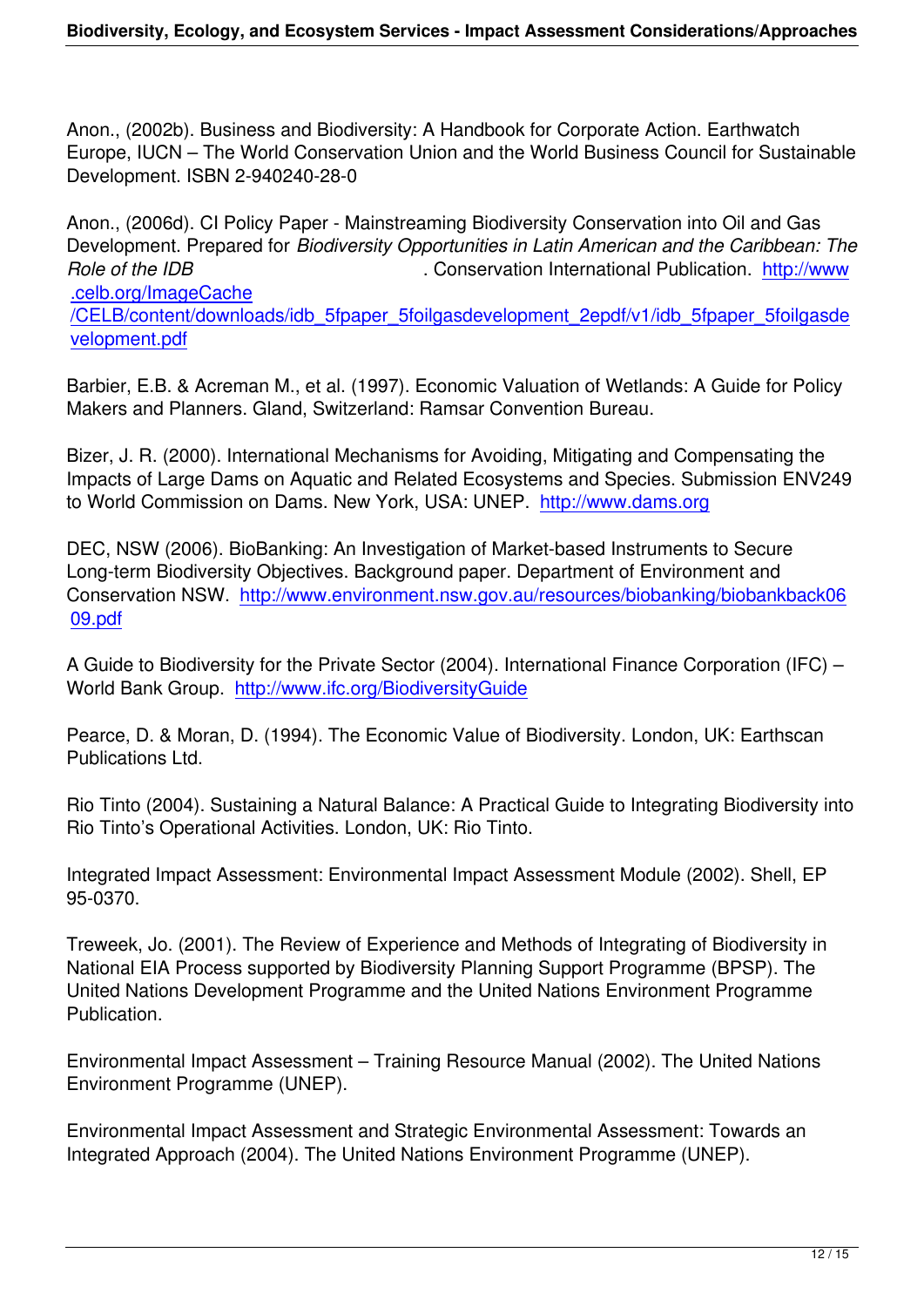Training Resource Materials:The Use of Economic Instruments for Environmental and Natural Resource Management, (2009) The United Nations Environment Programme (UNEP). http://w ww.unep.ch/etb/publications/EI%20manual%202009/Training%20Resource%20Manual.pdf

Ten Kate, K., Bishop, J., & Bayon, R. (2004). Biodiversity Offsets: Views, Experience, a[nd the](http://www.unep.ch/etb/publications/EI%20manual%202009/Training%20Resource%20Manual.pdf) [Business Case. Gland, Switzerland and Cambridge, UK: IUCN and Insight Investment.](http://www.unep.ch/etb/publications/EI%20manual%202009/Training%20Resource%20Manual.pdf)

Biodiversity Offsets: Good for Business and Biodiversity? http://www.forest-trends.org/publicati on\_details.php?publicationID=656

Local Business for Global Biodiversity Conservation http://www.forest-trends.org/publication d [etails.php?publicationID=524](http://www.forest-trends.org/publication_details.php?publicationID=656)

Business and Biodiversity: Offsetting the impacts on [biodiversity http://www.forest-trends.org/p](http://www.forest-trends.org/publication_details.php?publicationID=524) [ublication\\_details.php?publica](http://www.forest-trends.org/publication_details.php?publicationID=524)tionID=534

## **[Useful sources of information](http://www.forest-trends.org/publication_details.php?publicationID=534)**

 - World Database on Protected Areas (WDPA) : (together with IUCN's World Commission on Protected Areas). The WDPA is the only comprehensive inventory of the world's protected areas. It has technical and financial support of the Proteus 2012 Partnership, involving 17 privat[e sector partners, and was re-launched in 200](http://www.wdpa.org/)8.

- Key Biodiversity Areas (KBAs)

 - Global Biodiversity Information Facility (GBIF) :GBIF enables free and open access to biodiversity data online, and is an international government-initiated and funded initiative focus[ed on making biodiversity data](http://www.iucn.org/dbtw-wpd/edocs/PAG-015.pdf) available to all and anyone, for scientific research, conse[rvation and sustainable development.](http://www.gbif.org/) 

 - Biological Diversity and Strategic Environmental Assessment SEA is increasingly applied throughout the world, in different shapes and forms. In spite of existing differences in procedural and methodological approaches, all good practice SEAs comply with common basic principles, e.g. I[AIA's SEA performance criteria. The final objective of SEA is to](http://docs1.eia.nl/cms/KS%208%20SEA%20and%20biodiversity%20engels.pdf) contribute to sustainable development, poverty reduction and good governance. Biodiversity provides livelihoods to millions of people and is often considered as a " life insurance for life itself ". Consequently, biodiversity needs to be properly addressed in SEA.

# **Global/regional financial institutions' policies and performance**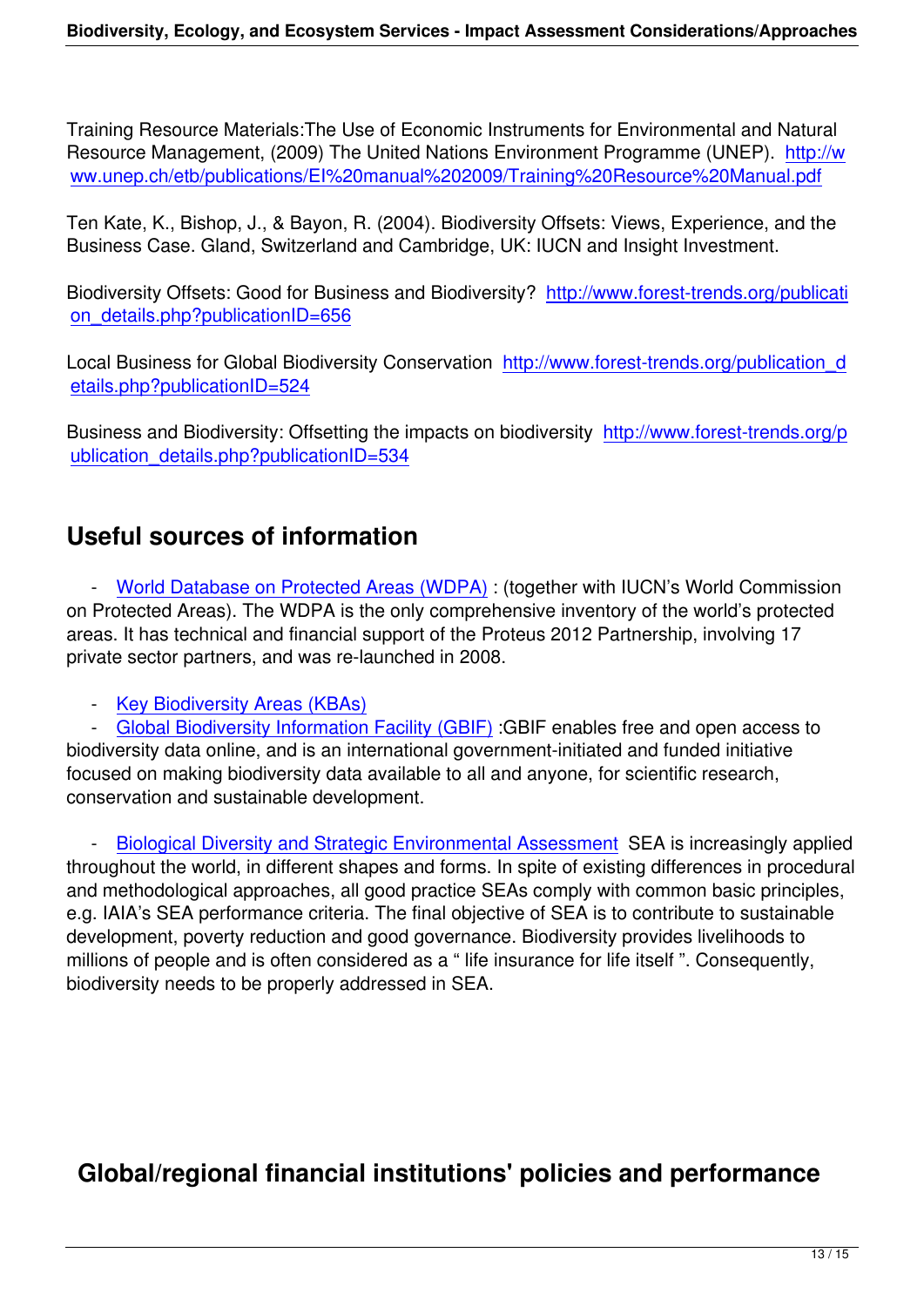### **standards for addressing biodiversity**

 - World Bank Safeguard Policies on Environmental Assessment, Natural Habitats, Forests, International Waterways and Pest Management are of principal relevance. http://go.world bank.org/WTA1ODE7T0

 - International Finance Corporation (IFC) Performance Standards on Social [and](http://go.worldbank.org/WTA1ODE7T0) [Environmental Sustainab](http://go.worldbank.org/WTA1ODE7T0)ility: Performance Standards on Social and Environmental Assessment and Management Systems (1) and on Biodiversity Conservation and Sustainable Natural Resource Management (6) are of principal relevance.

 - European Bank for Reconstruction and Development's performance requirement for biodiversity conservation and sustainable management of living natural resources (Performance Requirement 6)

- Others (e.g. Asian Development Bank)

# **Web sites**

Global Footprint Network : Advancing the Science of Sustainability

Business and Biodiversity Offsets Program

[Convention on Biological](http://www.footprintnetwork.org/) Diversity Web Pages

 [CBD's Climate Change and Biolo](http://www.cbd.int/)gical Diversity page Joint Web Site of the Biodiversity Related Conventions **Global** Biodiversity Outlook 2

. Secret[ariat of the Convention on Biological Diver](http://www.cbd.int/climate)sity 200[6, Montreal, Canada. \(Global](http://www.cbd.int/blg) [Biodiversity Outlook 3](http://www.cbd.int/blg) will be formally launched in 2010.)

#### [Voluntary Guidance on](http://www.cbd.int/gbo2) Biodiversity-inclusive Impact Assessment

: Covers both project-level EIA and Strategic Environmental Assessment at programme, plan and policy levels (endorsed by the Convention on Biological Diversity in 2006)

### [Ecosystem Approach Sourcebook](http://www.cbd.int/doc/publications/imp-bio-eia-and-sea.pdf)

. This website was created in response to a request of the seventh meeting of the Conference of the Parties (decision VII/11, paragraph 9) as a tool to help practitioners implement the [ecosystem approach and share ex](http://www.cbd.int/ecosystem/sourcebook)periences.

Reducing Emissions from Deforestation and Forest Degradation (REDD)